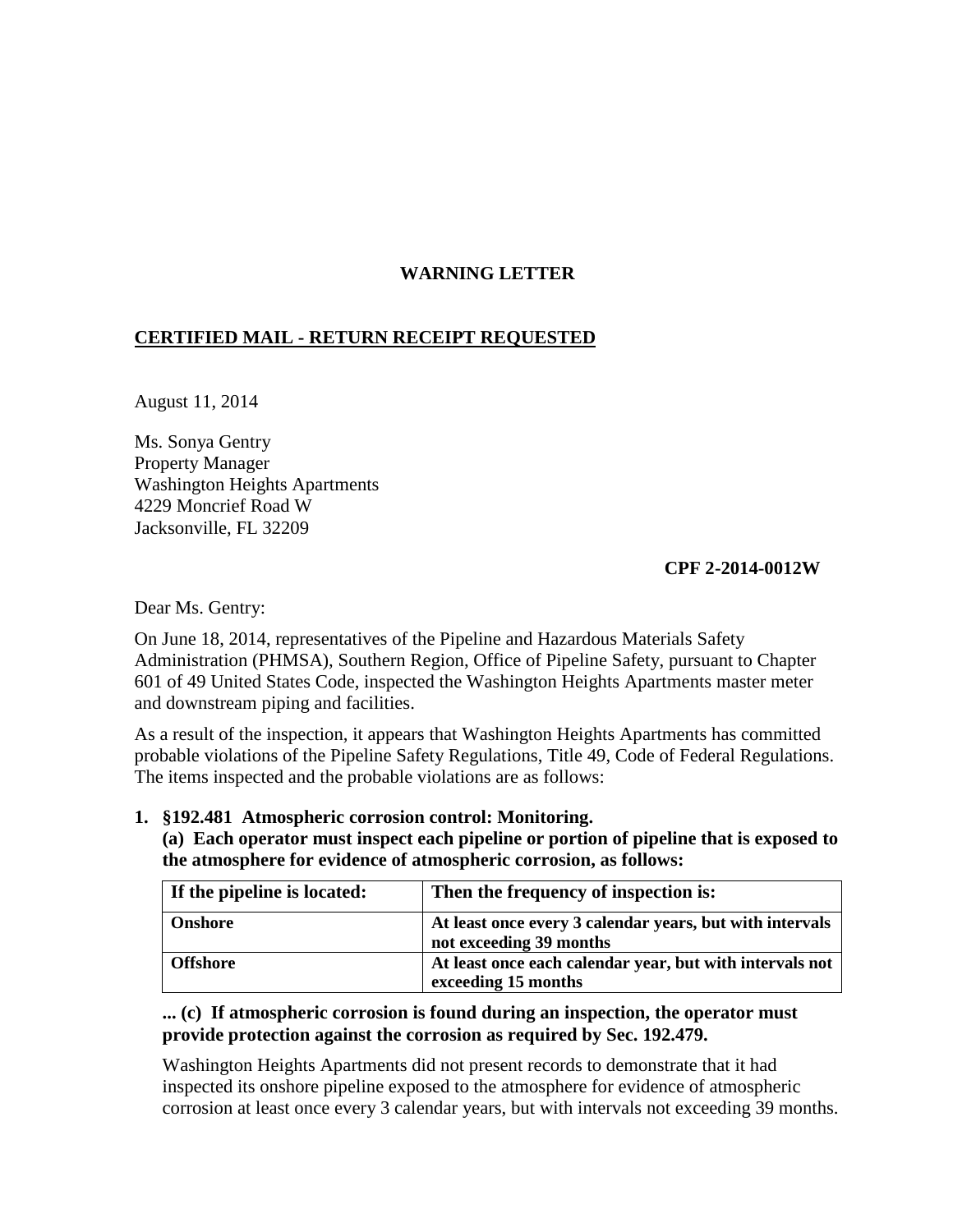**2. §192.625 Odorization of gas.**

**... (f) To assure the proper concentration of odorant in accordance with this section, each operator must conduct periodic sampling of combustible gases using an instrument capable of determining the percentage of gas in air at which the odor becomes readily detectable. Operators of master meter systems may comply with this requirement by-**

**(1) Receiving written verification from their gas source that the gas has the proper concentration of odorant; and** 

**(2) Conducting periodic "sniff" tests at the extremities of the system to confirm that the gas contains odorant.**

Washington Heights Apartments did not present records to demonstrate that it had assured the proper concentration of odorant in its pipeline system by receiving written verification from its gas source that the gas has the proper concentration of odorant or by conducting periodic "sniff" tests at the extremities of the system to confirm that the gas contains odorant.

**3. §192.721 Distribution systems: Patrolling.** 

**… (b) Mains in places or on structures where anticipated physical movement or external loading could cause failure or leakage must be patrolled - … (2) Outside business districts, at intervals not exceeding 7 1/2 months, but at least** 

**twice each calendar year.**

Washington Heights Apartments did not present records to show it had patrolled its distribution system in the residential area at intervals not exceeding 7½ months, but at least twice each calendar year.

**4. §192.747 Valve maintenance: Distribution systems.** 

**(a) Each valve, the use of which may be necessary for the safe operation of a distribution system, must be checked and serviced at intervals not exceeding 15 months, but at least once each calendar year.**

Washington Heights Apartments did not present records to demonstrate that it had checked and serviced its shut off (or key valve) which may be necessary for the safe operation of its distribution system at intervals not exceeding 15 months, but at least once each calendar year.

**5. §192.1015 What must a master meter or small liquefied petroleum gas (LPG) operator do to implement this subpart?**

**(a)** *General.* **No later than August 2, 2011 the operator of a master meter system or a small LPG operator must develop and implement an IM program that includes a written IM plan as specified in paragraph (b) of this section. The IM program for these pipelines should reflect the relative simplicity of these types of pipelines.**

Washington Heights Apartments did not present records to demonstrate that it had developed and implemented an IM program.